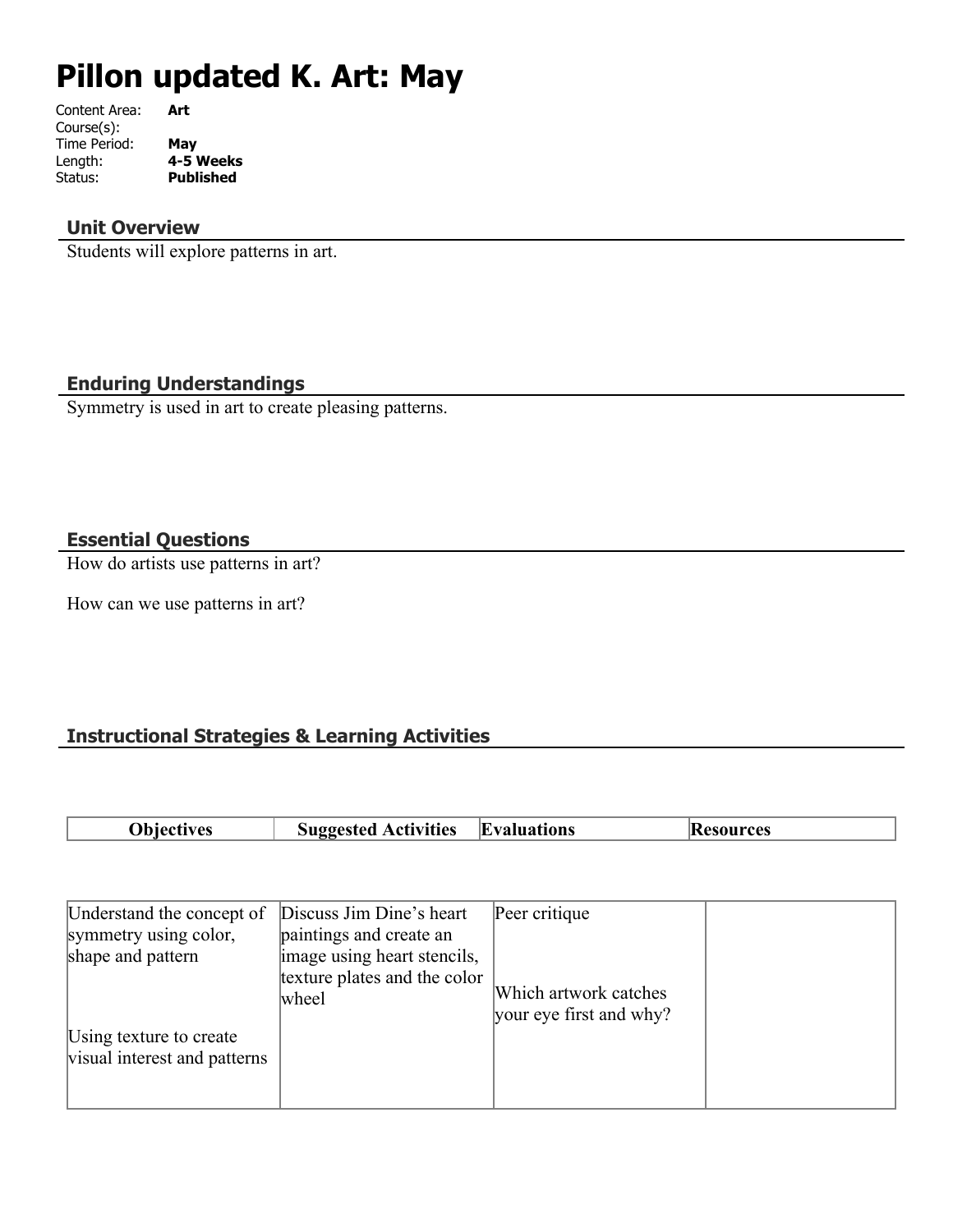# **Integration of Career Readiness, Life Literacies and Key Skills**

| <b>TECH.9.4.2.CI</b> | Creativity and Innovation                                                                                  |
|----------------------|------------------------------------------------------------------------------------------------------------|
| <b>TECH.9.4.2.CT</b> | Critical Thinking and Problem-solving                                                                      |
| TECH.9.4.2.Cl.1      | Demonstrate openness to new ideas and perspectives (e.g., 1.1.2.CR1a, 2.1.2.EH.1,<br>6.1.2. Civics CM. 2). |
| TECH.9.4.2.CT.2      | Identify possible approaches and resources to execute a plan (e.g., 1.2.2.CR1b, 8.2.2.ED.3).               |
| TECH.9.4.2.CI.2      | Demonstrate originality and inventiveness in work (e.g., 1.3A.2CR1a).                                      |
| WRK.9.2.2.CAP.1      | Make a list of different types of jobs and describe the skills associated with each job.                   |
| TECH.9.4.2.CT.3      | Use a variety of types of thinking to solve problems (e.g., inductive, deductive).                         |
|                      | Different types of jobs require different knowledge and skills.                                            |
| <b>WRK.9.2.2.CAP</b> | Career Awareness and Planning                                                                              |

## **Technology and Design Integration**

Students will interact with the unit using the Smartboard.

# **Interdisciplinary Connections**

| LA.SL.K.1 | Participate in collaborative conversations with diverse partners about kindergarten topics<br>and texts with peers and adults in small and larger groups. |
|-----------|-----------------------------------------------------------------------------------------------------------------------------------------------------------|
| LA.SL.K.3 | Ask and answer questions in order to seek help, get information, or clarify something that<br>is not understood.                                          |

# **Differentiation**

- Understand that gifted students, just like all students, come to school to learn and be challenged.
- Pre-assess your students. Find out their areas of strength as well as those areas you may need to address before students move on.
- Consider grouping gifted students together for at least part of the school day.
- Plan for differentiation. Consider pre-assessments, extension activities, and compacting the curriculum.
- Use phrases like "You've shown you don't need more practice" or "You need more practice" instead of words like "qualify" or "eligible" when referring to extension work.
- Encourage high-ability students to take on challenges. Because they're often used to getting good grades, gifted students may be risk averse.

## **Definitions of Differentiation Components**:

- o Content the specific information that is to be taught in the lesson/unit/course of instruction.
- o Process how the student will acquire the content information.
- o Product how the student will demonstrate understanding of the content.
- o Learning Environment the environment where learning is taking place including physical location and/or student grouping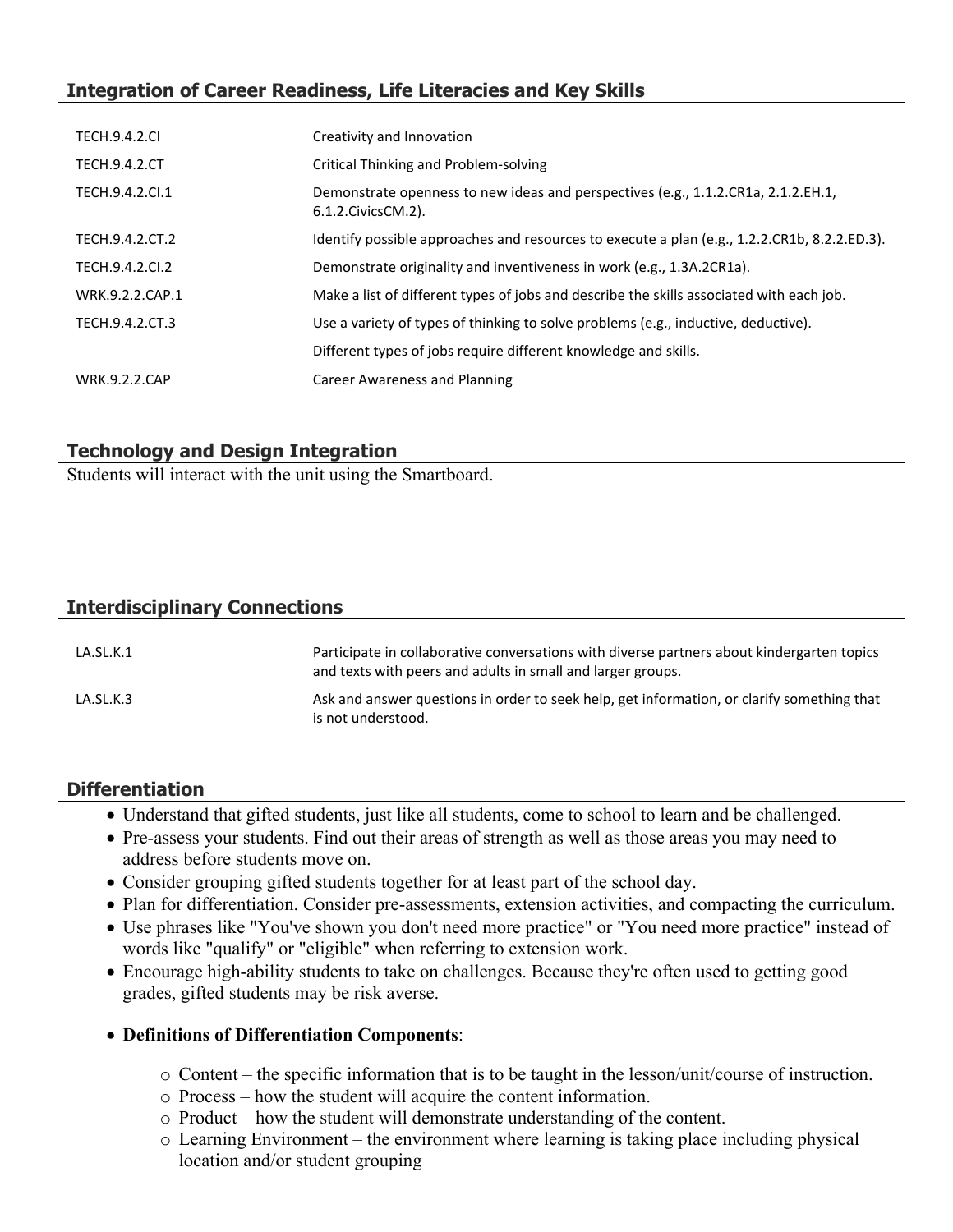#### **Differentiation occurring in this unit:**

Encourage risk taking in creating thier pictures as opportunities to stretch skills during production.

Support students with motor skills needed to manipulate art materials.

Actively assess to identify student interests, learning preferences and the ability to work independently.

#### For Gifted:

Encourage students to explore concepts in depth and encourage independent studies or investigations. Use thematic instruction to connect learning across the curriculum. Encourage creative expression and thinking by allowing students to choose how to approach a problem or assignment. Expand students' time for free reading. Invite students to explore different points of view on a topic of study and compare the two. Provide learning centers where students are in charge of their learning. Brainstorm with gifted children on what types of projects they would like to explore to extend what they're learning in the classroom. Determine where students' interests lie and capitalize on their inquisitiveness. Refrain from having them complete more work in the same manner. Employ differentiated curriculum to keep interest high. Avoid drill and practice activities. Ask students' higher level questions that require students to look into causes, experiences, and facts to draw a conclusion or make connections to other areas of learning. If possible, compact curriculum to allow gifted students to move more quickly through the material. Encourage students to make transformations- use a common task or item in a different way. From

http://www.bsu.edu/web/lshasky/Forms/Interventions/Gifted.pdf

## **Modifications & Accommodations**

Follow all IEP and 504 accommodations as specified.

Refer to QSAC EXCEL SMALL SPED ACCOMMOCATIONS spreadsheet in this discipline.

#### **Modifications and Accommodations used in this unit:**

#### **Benchmark Assessments**

DRA, Aimsweb for math and language arts.

Teacher observation and recording of progression of skills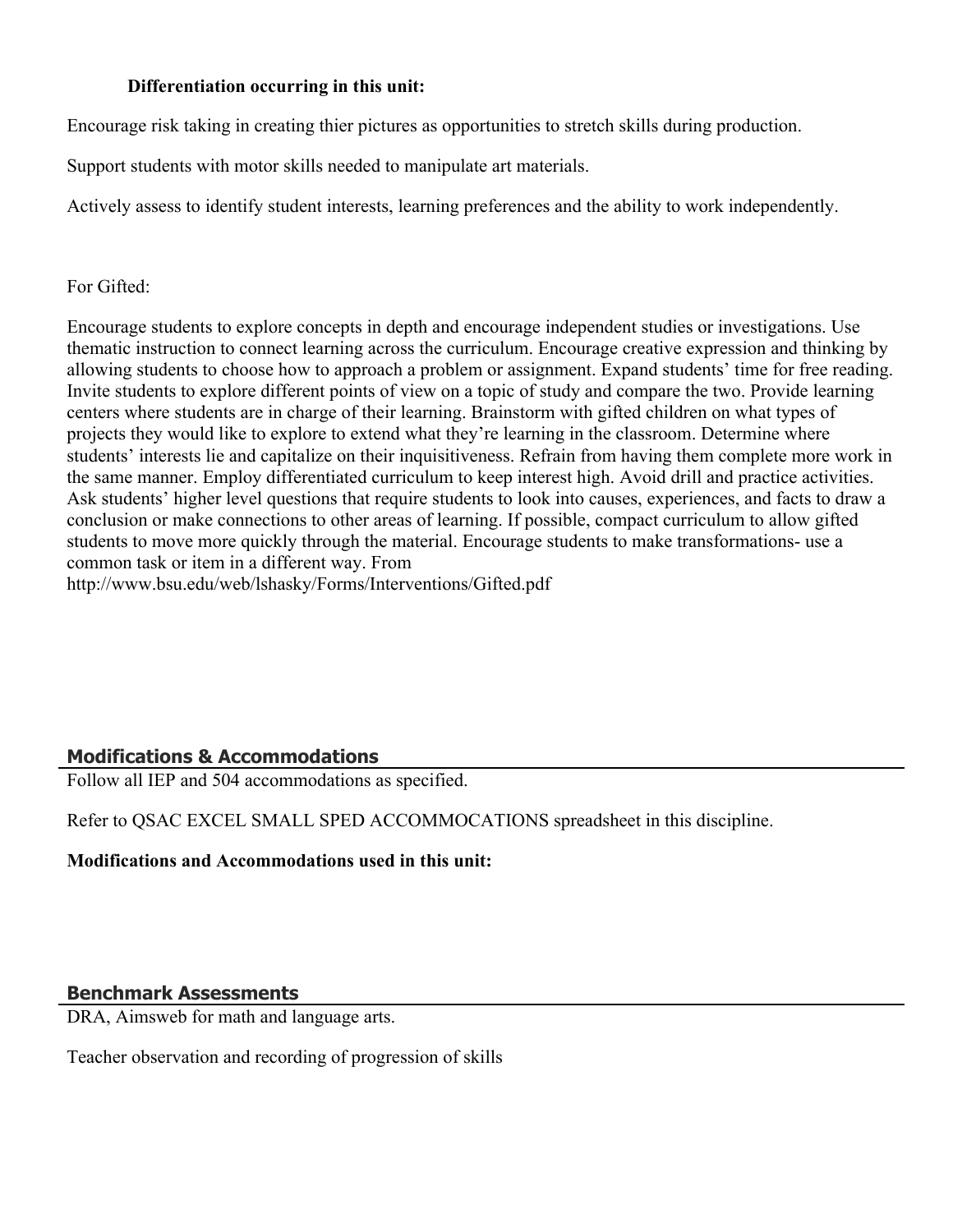Assessment allows both instructor and student to monitor progress towards achieving learning objectives, and can be approached in a variety of ways. **Formative assessment** refers to tools that identify misconceptions, struggles, and learning gaps along the way and assess how to close those gaps. It includes effective tools for helping to shape learning, and can even bolster students' abilities to take ownership of their learning when they understand that the goal is to improve learning, not apply final marks (Trumbull and Lash, 2013). It can include students assessing themselves, peers, or even the instructor, through writing, quizzes, conversation, and more. In short, formative assessment occurs throughout a class or course, and seeks to improve student achievement of learning objectives through approaches that can support specific student needs (Theal and Franklin, 2010, p. 151).

#### **Formative Assessments used in this unit:**

**Discussions** 

Frequent conferencing with students throughout the process. Making adjustments to instruction as needed.

## **Summative Assessments**

**summative assessments** evaluate student learning, knowledge, proficiency, or success at the conclusion of an instructional period, like a unit, course, or program. Summative assessments are almost always formally graded and often heavily weighted (though they do not need to be). Summative assessment can be used to great effect in conjunction and alignment with formative assessment, and instructors can consider a variety of ways to combine these approaches.

#### **Summative assessments for this unit:**

Peer critique

Which artwork catches your eye first and why?

**Instructional Materials**

Art supplies